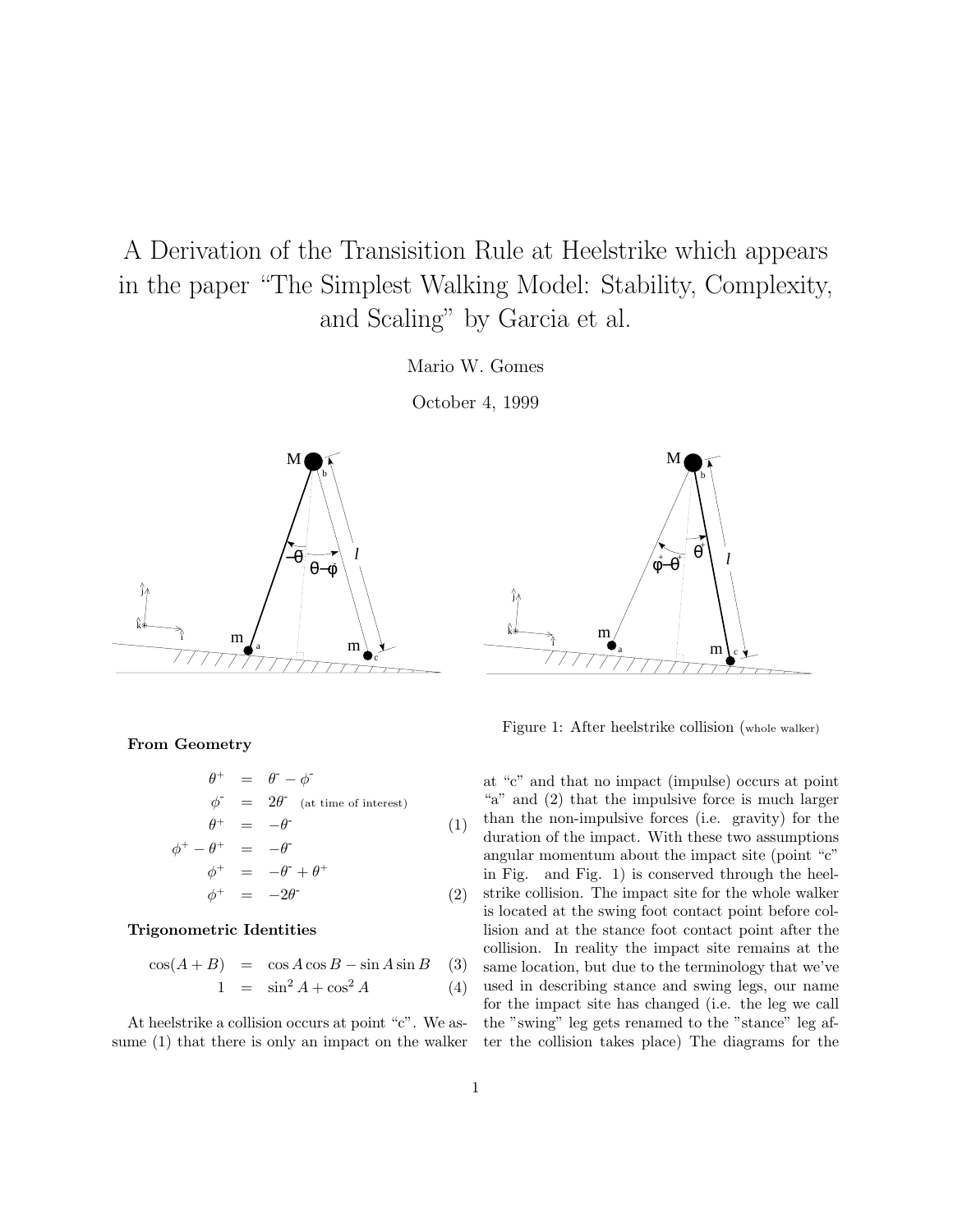situation before and after the collision are shown in Fig. and Fig. 1.

If we use a coordinate system which is tilted with the slope we can write the expressions for angular momentum of the walker both before and after the collision.

## **Before Collision (Figure )**

$$
\mathbf{H}_{/c}^{\dagger} = \mathbf{r}_{b/c}^{\dagger} \times M\mathbf{v}_b^{\dagger} + \mathbf{r}_{a/c}^{\dagger} \times m\mathbf{v}_a^{\dagger} \tag{5}
$$

$$
\mathbf{r}_{b/c} = -l \sin(\theta^- - \phi^-)\hat{i} + l \cos(\theta^- - \phi^-)\hat{j}
$$
\n
$$
\mathbf{r}_{b/c} = l \sin(\phi^- - \theta^-)\hat{i} + l \cos(\phi^- - \theta^-)\hat{j}
$$
\n
$$
\mathbf{r}_{b/a} = l \sin(-\theta^-)\hat{i} + l \cos(-\theta^-)\hat{j}
$$
\n
$$
\mathbf{r}_{b/a} = -l \sin(\theta^-)\hat{i} + l \cos(\theta^-)\hat{j}
$$
\n(6)\n
$$
\mathbf{v}_b = \dot{\mathbf{r}}_{b/a}
$$
\n
$$
= -l\dot{\theta}^- \cos(\theta^-)\hat{i} - l\dot{\theta}^- \sin(\theta^-)\hat{j}
$$
\n(7)\n
$$
\mathbf{v}_a = \mathbf{0} \text{ (point "a" is in contact with the ground) (8)}
$$
\n
$$
\mathbf{H} = -Ml^2 \dot{\theta}^- \sin(\theta^-) \sin(\phi^- - \theta^-)\hat{i} + l \sin(\theta^- - \theta^-)\hat{j}
$$

$$
\mathbf{H}_{/c} = -Ml^2\dot{\theta} \cdot \sin(\theta) \sin(\phi - \theta) \hat{k} +
$$
  
\n
$$
Ml^2\dot{\theta} \cdot \cos(\theta) \cos(\phi - \theta) \hat{k}
$$
  
\n
$$
\mathbf{H}_{/c} = Ml^2\dot{\theta} \cdot \cos(\phi) \hat{k}
$$
 (9)

## **After Collision (Figure 1)**

$$
\mathbf{H}_{/c}^{+} = \mathbf{r}_{b/c}^{+} \times M \mathbf{v}_{b}^{+} + \mathbf{r}_{a/c}^{+} \times \mathbf{v}_{a}^{+} \tag{10}
$$

$$
\mathbf{r}_{b/c}^{+} = -l\sin(\theta^{+})\hat{i} + l\cos(\theta^{+})\hat{j} \tag{11}
$$

$$
\mathbf{v}_b^+ = \dot{\mathbf{r}}_{b/c}^+ = -l\dot{\theta}^+ \cos(\theta^+)\hat{i} - l\dot{\theta}^+ \sin(\theta^+)\hat{j}(12)
$$

$$
\mathbf{r}_{a/c}^{+} = (-l\sin(\theta^{+}) - l\sin(\phi^{+} - \theta^{+}))\hat{i} + (l\cos(\theta^{+}) - l\cos(\phi^{+} - \theta^{+}))\hat{j} \qquad (13)
$$
  

$$
\mathbf{v}_{a}^{+} = \dot{\mathbf{r}}_{a/c}^{+}
$$



Figure 2: Before heelstrike collision (old stance leg)

$$
= (-l\dot{\theta}^+ \cos(\theta^+) -
$$
  
\n
$$
l(\dot{\phi}^+ - \dot{\theta}^+) \cos(\phi^+ - \theta^+))\hat{i} +
$$
  
\n
$$
(-l\dot{\theta}^+ \sin(\theta^+) +
$$
  
\n
$$
l(\dot{\phi}^+ - \dot{\theta}^+) \sin(\phi^+ - \theta^+))\hat{j}
$$
\n(14)

$$
\lim_{\frac{m}{M}\to 0} \mathbf{H}_{/c}^{+} = \mathbf{r}_{b/c}^{+} \times M \mathbf{v}_{b}^{+} \tag{15}
$$

$$
\mathbf{H}_{/c}^{+} = Ml^2\dot{\theta}^+\hat{k} \qquad (16)
$$

$$
\mathbf{H}_{/c} = \mathbf{H}_{/c}^{+} \tag{17}
$$

Using eqn.  $(9)$  and  $(16)$ 

$$
M l^2 \dot{\theta}^{\dagger} \cos(\phi^{\dagger}) \hat{k} = M l^2 \dot{\theta}^{\dagger} \hat{k} \qquad (18)
$$

$$
\dot{\theta}^+ = \cos(2\theta^{\scriptscriptstyle -})\dot{\theta}^{\scriptscriptstyle -} \qquad (19)
$$

If we look at the leg "ab" in isolation from leg "bc" we now **assume** that the impact that leg "bc" feels when heelstrike occurs is felt by leg "ab" through the hip joint at "b". Thus if we isolate leg "ab" we assume that the impact that occurs on leg "ab" due to heelstrike **only** occurs at point "b". **With that as**sumption, the angular momentum of leg "ab" about point "b" will be conserved throughout the impact.

### **Before Collision (Figure 2)**

$$
\mathbf{H}_{/b}^{\dagger} = \dot{\mathbf{r}_{a/b}} \times m\dot{\mathbf{v}_{a}} \tag{20}
$$